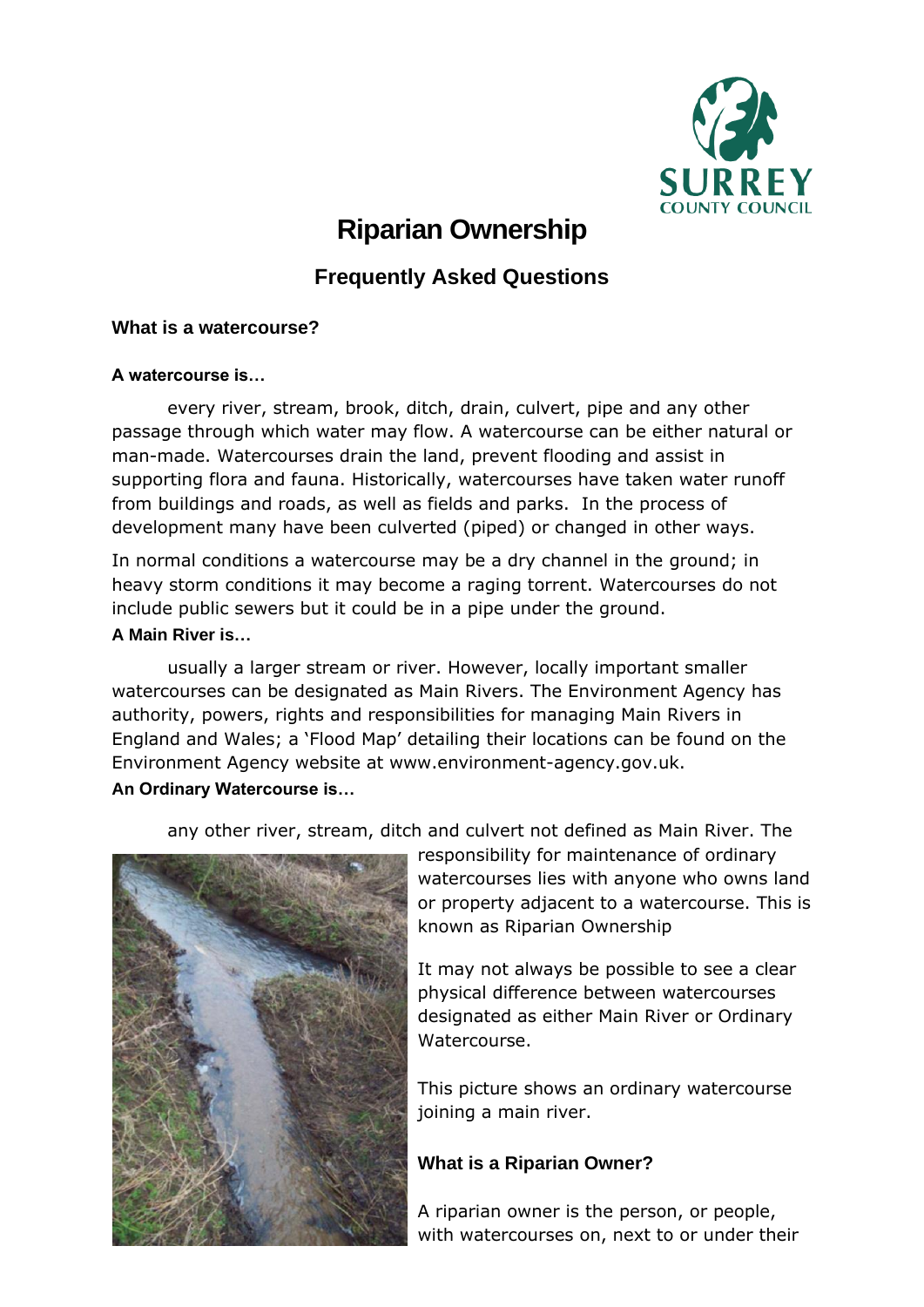property. Riparian owners have the responsibility for maintenance of these watercourses. Riparian responsibilities usually lie with the person who owns the land or property but may be the tenant depending upon the agreement in place.

### **How do I know if I am a riparian owner?**

Unless otherwise shown on the Title Deeds, all of the land owners in this picture would normally be riparian owners up to the middle of the watercourse:



House A is responsible for the all of the watercourse running through their garden

House B is responsible for the watercourse behind the fence at the bottom of their garden

House C is responsible for the watercourse behind the fence AND the pond

House D is responsible for the culverted (piped) watercourse buried in the ditch in front of their land AND the underground pipe which runs beneath their property to the pond

House E is responsible for the open ditch in front of their house AND the piped section under their access bridge

House F is responsible for the watercourse at the end of their garden behind their hedge

Landowner G is responsible for both the watercourses running along the edges of their land AND the pond

# **How much of the watercourse am I responsible for?**

If both banks of a watercourse runs through (or under) your land, you are fully responsible for its maintenance. If it runs adjacent to your land (even does not fall within your property boundary as set out by your Title Deeds e.g if it is the other side of a boundary fence) then you are likely to be responsible for the maintenance of the watercourse bank on your side, to halfway

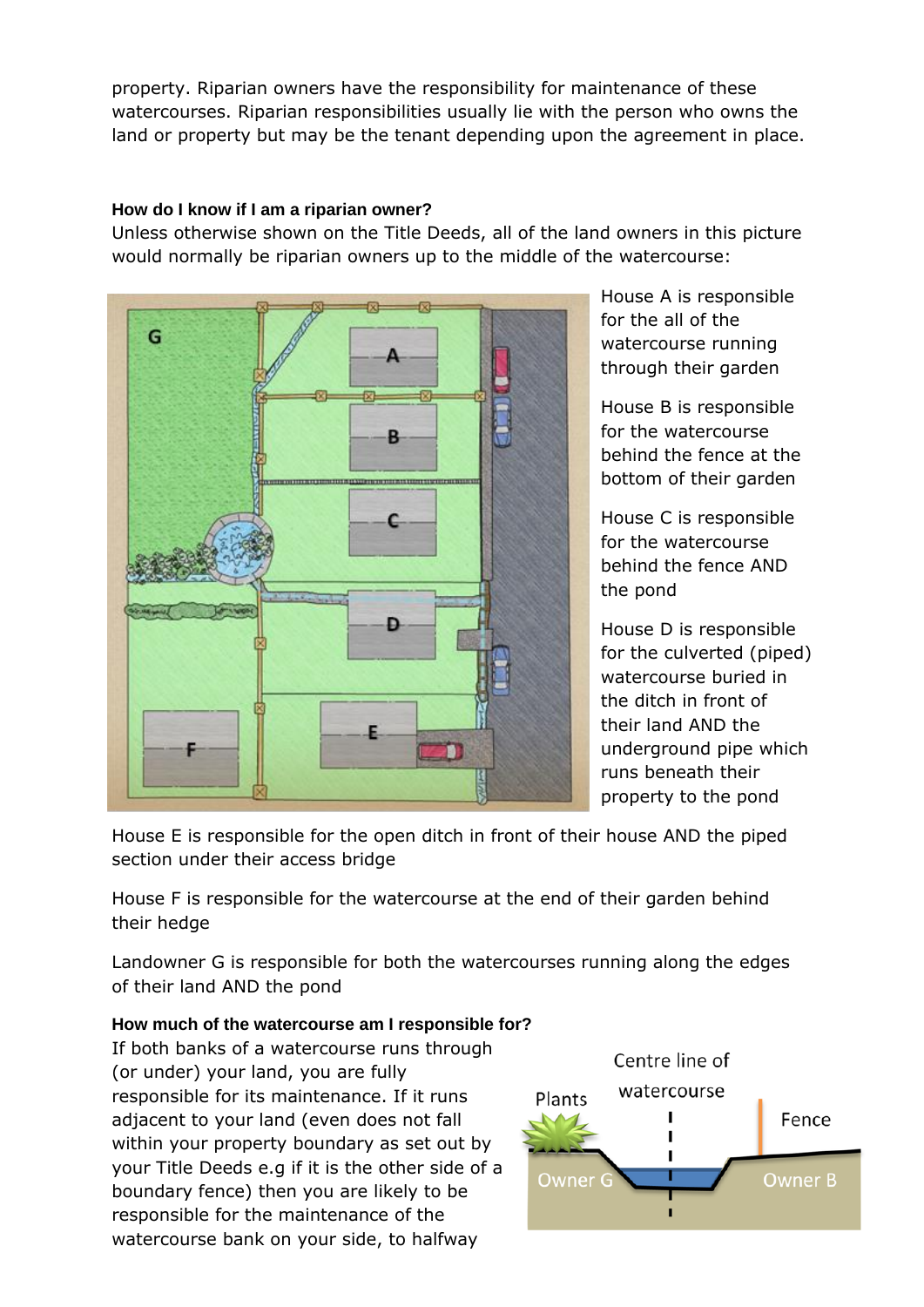across the bottom of the watercourse.

Using the example properties above, Owners G and B would each have responsibility for the maintenance of their side up to the middle of the watercourse. So unless the landowners' Title Deeds show otherwise, it is presumed that each party owns to the centre line of the watercourse.

Depending upon the specific situation regarding land ownership, the responsibilities may vary and local advice should be sought if in doubt.

#### **What are my responsibilities as a riparian owner?**

The riparian responsibilities under law are:

- To pass on water flow without obstruction, pollution or diversion that would affect the rights of others.
- To maintain the banks and bed of the watercourse (including any trees and shrubs growing on the banks) and any flood defences that exist on it.
- To maintain any approved structures on their stretch of the watercourse and keep them free of debris. These may include trash screens, culverts, weirs and mill gates.
- Riparian Owners must not build new structures (for example a culvert, bridge or board walk) that encroach upon the watercourse, or alter the flow of water or prevent the free passage of fish without first obtaining permission from the Lead Local Flood Authority (Surrey County Council) or Environment Agency.

#### **Do I have any rights as a riparian landowner?**

Yes! Riparian Owner rights are:

- To receive a flow of water in its natural state, without undue interference in its quantity or quality
- To protect their property against flooding from the watercourse and to prevent erosion of the watercourse banks or any nearby structures
- A Riparian Owner usually has the right to fish in the watercourse, provided legal methods are used. A rod licence will usually be required from the Environment Agency.
- A Riparian Owner can abstract a maximum of 20 cubic metres of water per day for the domestic purposes of their own household or for agricultural use (excluding spray irrigation) without a license. Most other types of abstraction will require a license from the Environment Agency. If the water is to be used for drinking the abstraction must be registered with the District or Borough Council.

#### **I'm not sure which land I own. How can I find out?**

If you are not sure where exactly the border of your land is there are various ways you can find out; from having a chat with your neighbours and checking your property deeds or contacting the Land Registry. Be aware the title deeds for the property may not show the watercourse within your property boundary.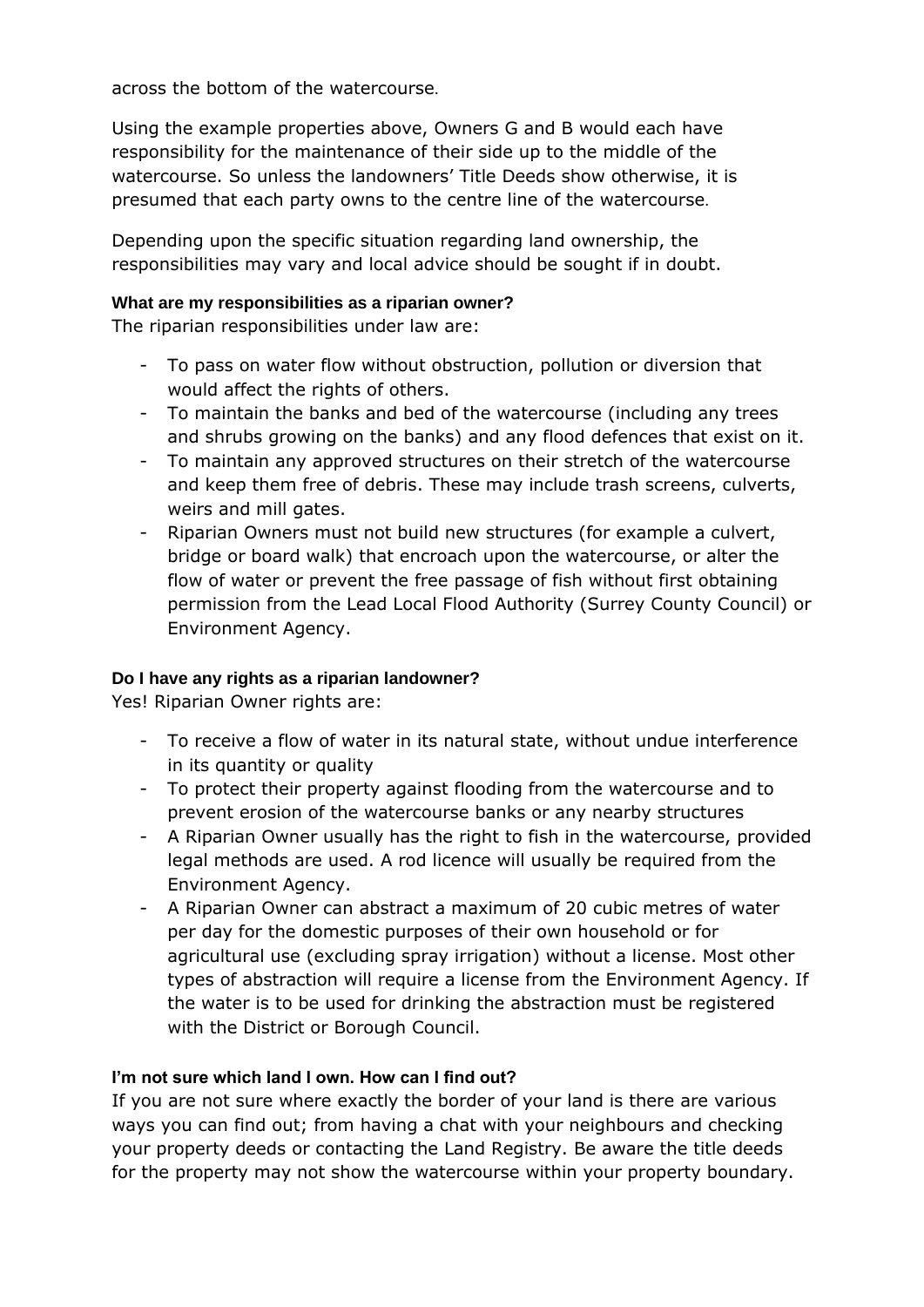#### **What if I am a tenant?**

Riparian responsibilities generally sit with owner of the land but you still will have a responsibility not to block the free flow of water. It is worth checking your tenancy agreement and talking to your landlord. Even so, you should be careful not to allow things like rubbish or grass cuttings to get into the watercourse as this may cause a blockage.

#### **There is a ditch running outside my property – surely that's not my responsibility?**

If it runs adjacent to your land and even if does not fall inside your property boundary as set out by your Title Deeds (e.g if it's the other side of a fence, wall or hedge), then you are likely to be responsible for the maintenance of the watercourse bank on your side, to halfway across the bottom of the watercourse. So unless the Title Deeds show otherwise, or the land is clearly owned by someone else, it is presumed that each party owns to the middle of the watercourse.

#### **The ditch by my property runs alongside a road – is it the responsibility of Surrey County Council's Highways Team to manage it?**

The riparian owner of any ditches alongside roads is normally the adjoining landowner, as the highway boundary invariably lies along the top of the bank closest to the road. Adjacent owners should not carry out any work on the ditch which would restrict road surface water draining into it. Although the County Council and Highways Agency in their role as the Highway Authority has the

right to discharge rainwater from the highway into these ditches, the landowner is responsible for maintaining it.

However, if the Highway Authority has created or piped the ditch specifically under their highway powers, they became responsible for its maintenance. Likewise, most pipes or culverts beneath the highway and of the bridges over watercourses are the responsibility of the County Council.



#### **What about if a stream runs underneath my property?**

If a watercourse runs underneath your property or land in a culvert or pipe it is still your responsibility to keep it clear of debris and running freely. Underground culverted watercourses are more likely to occur in urban areas where historic development has taken place. It is important that you carry out regular maintenance, as if a culvert blocks it can causing flooding upstream for which you may be liable. There are many drainage companies that can inspect and clear culverts and offer you specialist advice on management.

If a culvert runs along the boundary of two landowner's land, they are jointly responsible for the culvert. Surrey County Council may be able to tell you if you have an underground watercourse on your land.